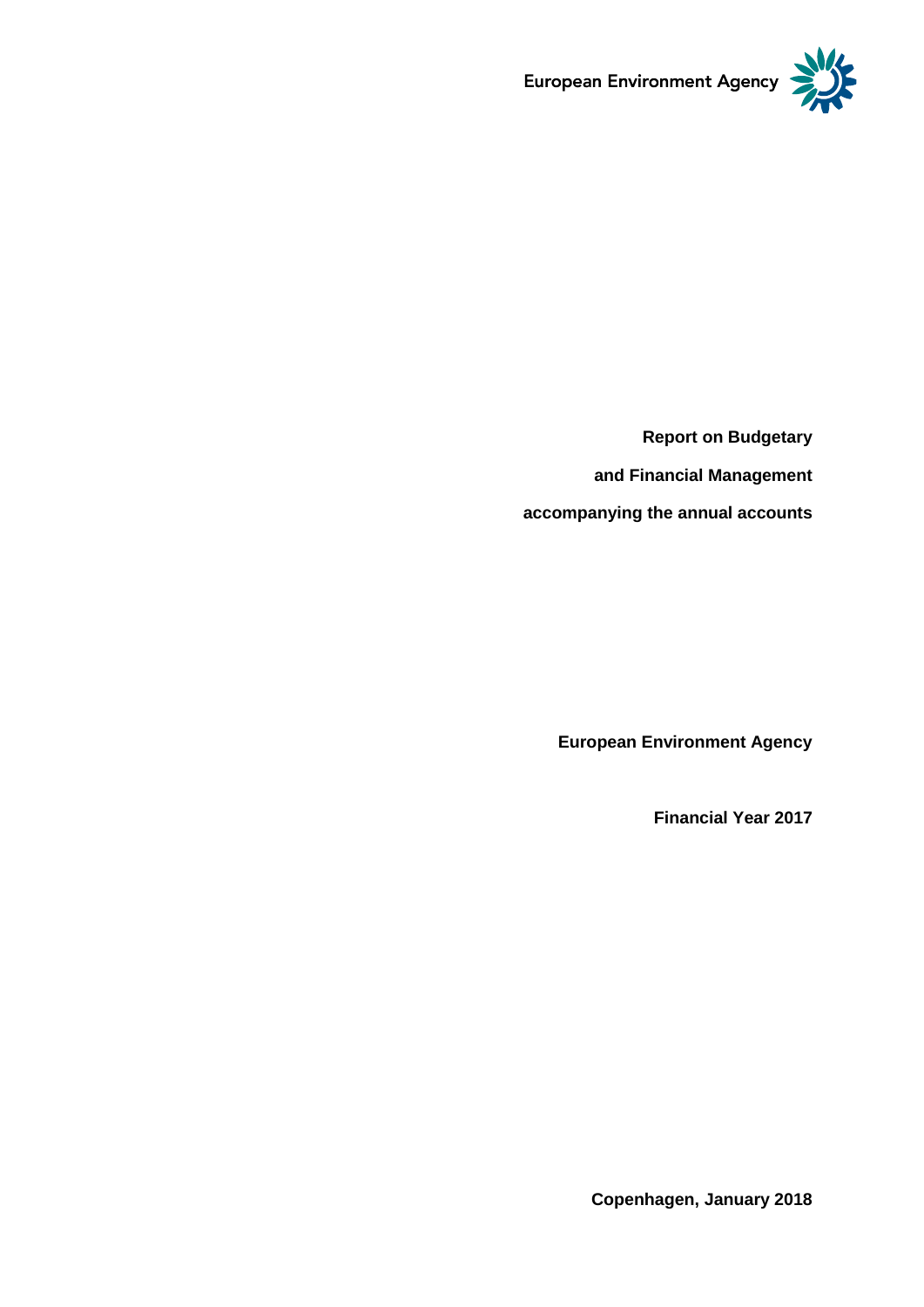## INTRODUCTION

The purpose of this report is to present a synthesis of the budgetary and financial management of the budget managed by the European Environment Agency in 2017.

#### LEGAL BASIS

Article 93 of the Financial Regulation of the European Environment Agency stipulates that accounts of the Agency shall be accompanied by a report on budgetary and financial management.

The EEA decided not to adopt EEA Implementing Rules, therefore the general Implementing Rules (EC, Euratom) No 966/2012 of 29 October 2012 shall apply by analogy.

The present report will address the requirements of the EEA Financial Regulation and general Implementing Rules without duplicating the substance of the separate Annual Activity Report required under the same Regulation or the Annual Report required under the EEA Founding Regulation.

#### BUDGETARY PRINCIPLES

The budget of the European Environment Agency has been established in compliance with the principles of unity, budget accuracy, annularity, equilibrium, unit of accounts, universality, specification, sound financial management and transparency as set out in the EEA Financial Regulation.

A number of instruments are used to enforce the above financial rules, amongst these quarterly resource hearings are conducted. These often result in minor transfers to fine tune the budget implementation.

#### BUDGET BY TITLE

The budget of the EEA is distributed in three Titles:

- Title 1 covers staff expenditure such as salaries, trainings, recruitment cost, missions and staff well being
- Title 2 covers administrative cost associated to the functioning of the agency such as building, infrastructure, equipment and governance.
- Title 3 covers all other operational expenditure such as communication, IT expenses, expert meetings, European Topic Centres and Strategic Actions etc.

### NOMENCLATURE

The nomenclature of appropriations is as follows:

- C1: Current year's appropriation (2017)
- C4: Appropriations of internal assigned revenue
- C5: Appropriations of internal assigned revenue carried over
- C8: Appropriations automatically carried forward from previous year (2016)
- R0: External assigned revenue (multiannual credits)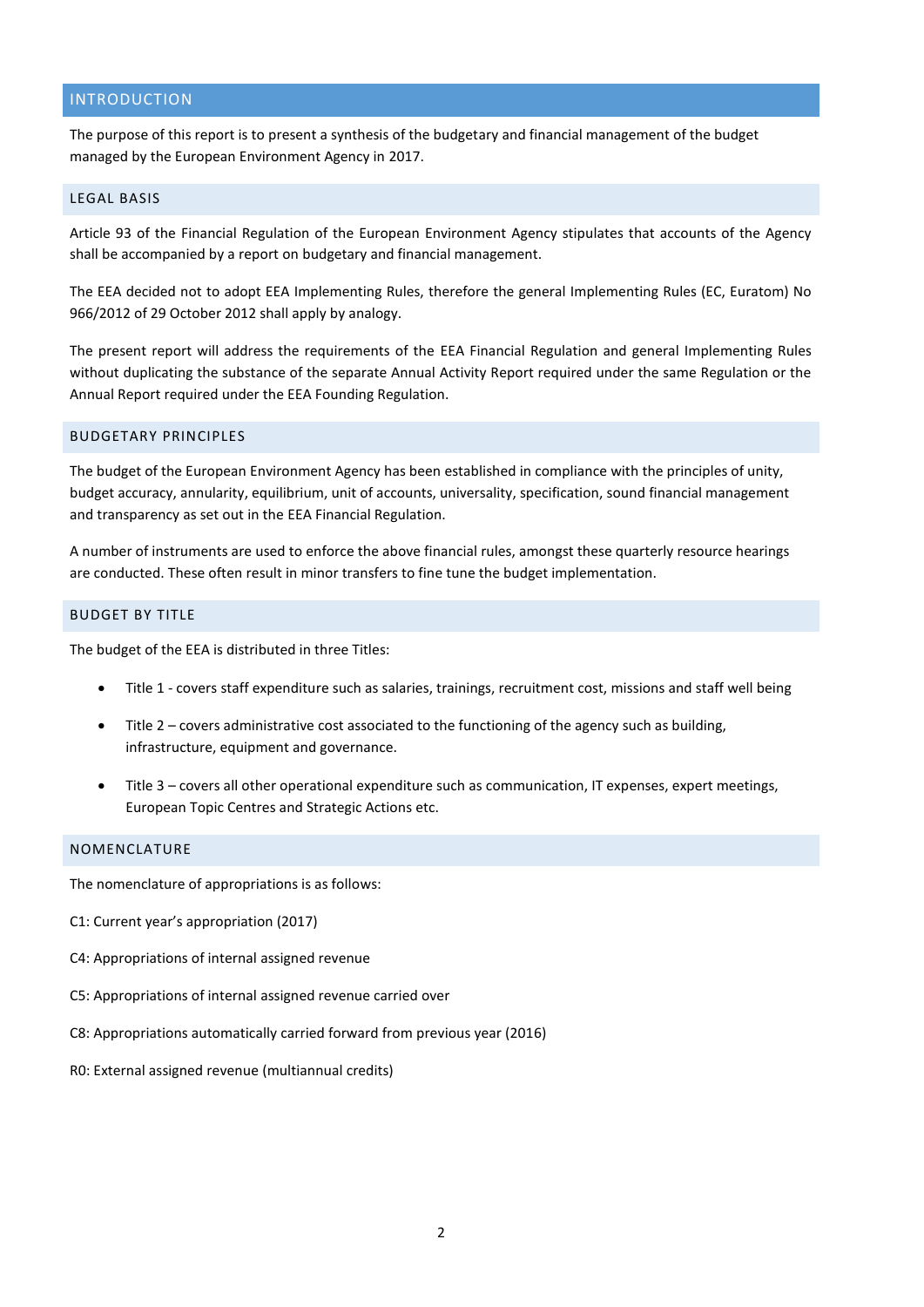#### BUDGETARY AND FINANCIAL MANAGEMENT 2017

#### PLANNING CYCLE

#### PRIORITIES FOR 2017

The EEA Multiannual Work Programme 2014-2018 is build on three main goals:

To be the prime source of knowledge at European level informing the implementation of European and national environment and climate policies;

To be a leading knowledge centre on the knowledge needed to support long term transition challenges and objectives;

To be the lead organisation at European level facilitating knowledge-sharing and capacity -building in the field of environment and climate change.

To secure the knowledge and evidence base for this developing policy framework in line with Priority objective 5 of the 7th EAP, the MAWP is structured around four strategic areas (SA 1 - 4):

- Informing policy implementation (SA1)
- Assessing systemic challenges (SA2)
- Knowledge co-creation, sharing and use (SA3)
- EEA management (SA4)

The priorities for 2017 were laid down in the annual work programme 2017 and details are mentioned under key activities page 5 in the EEA AWP 2017.

### ESTABLISHING THE INITIAL BUDGET

#### BUDGETARY PROCEDURE 2017

The Agency submitted its proposal into the preparations for the draft budget process for 2017 respecting the 1% increase of the budget as one of the austerity measures introduced by the Council.

The EEA accepted a 2% reduction of staff (across temporary agents, contract agents and seconded national experts) in line with the European Commission budget proposal although the EEA in line with the agencies network only accepts a principle of a 5% reduction in the period 2013-2018.

On this basis, the establishment table is in the agency request reduced by three posts.

Specifically in the Draft Budget and related Multi Annual staff Policy Plan for 2014-2018 it was highlighted that the EEA constantly is reviewing its staffing and organisational structure on a continuous basis, including the total number of staff, the available experience and expertise, requirements for new expertise, upcoming retirements and the balance between long- and short-term support staff. Thus, vacancies created from staff turn-over and retirement are continuously being used to reinforce work in priority operational areas, and over the recent years the EEA has deployed staff into the areas designated as priorities by the EEA Management Board.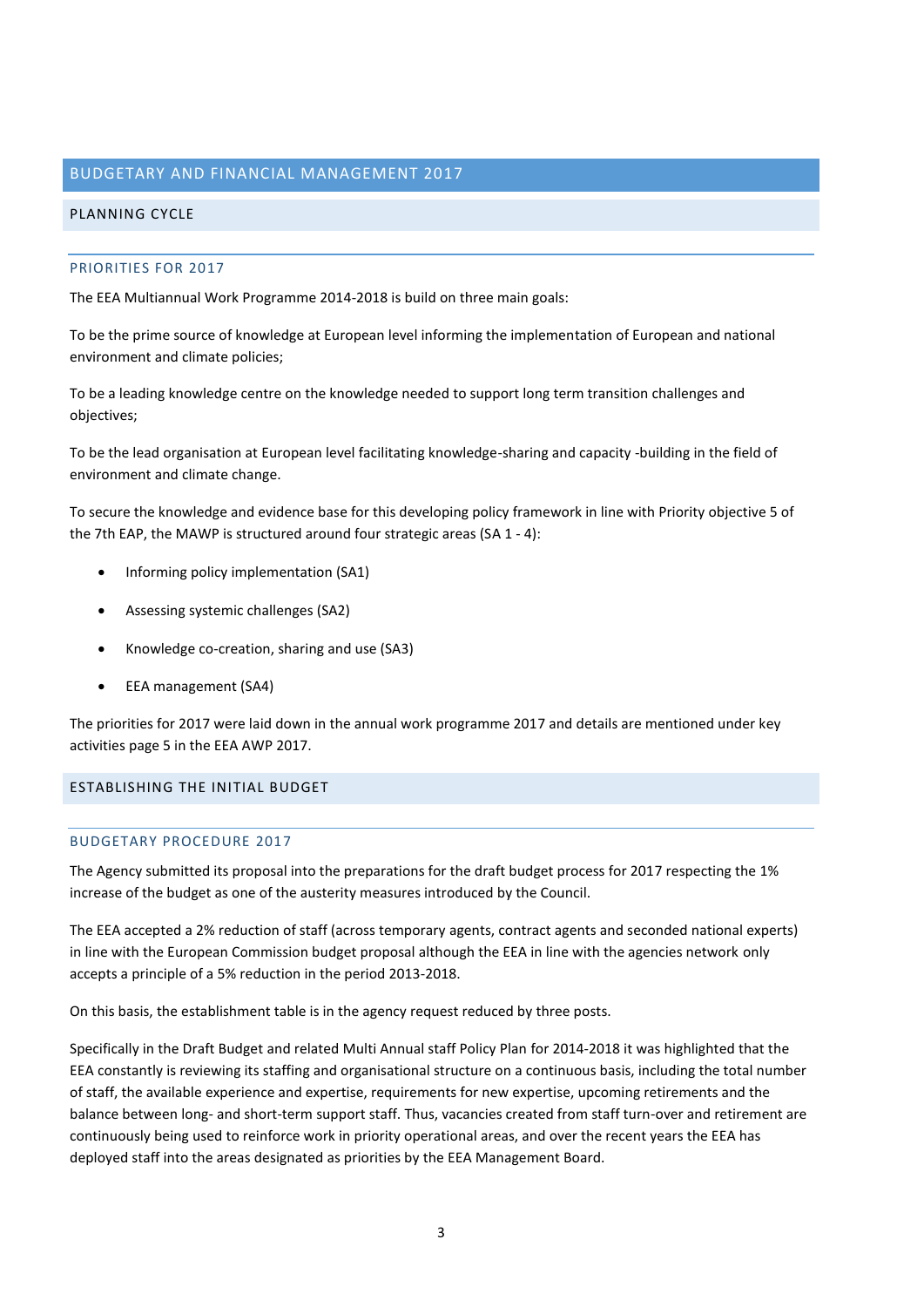# THE EVOLUTION OF THE BUDGET

The EEA budget has four main constituent parts:

- EU subsidy
- Contributions from other member countries
- Earmarked revenue (external assigned revenue)
- Miscellaneous revenue



|                                              | 2015       | 2016       | 2017       | Difference between<br>2016 and 2017 |
|----------------------------------------------|------------|------------|------------|-------------------------------------|
| EU subsidy                                   | 36,309,240 | 36,309,240 | 36,309,240 | 0                                   |
| Contributions from other<br>member countries | 5,409,066  | 5,378,257  | 5,251,553  | $-126,704$                          |
| Earmarked funds                              | 7,438,168  | 8,800,000  | 29,061,000 | 20,261,000                          |
| Total                                        | 49,156,474 | 50,487,497 | 70,621,793 | 20,134,296                          |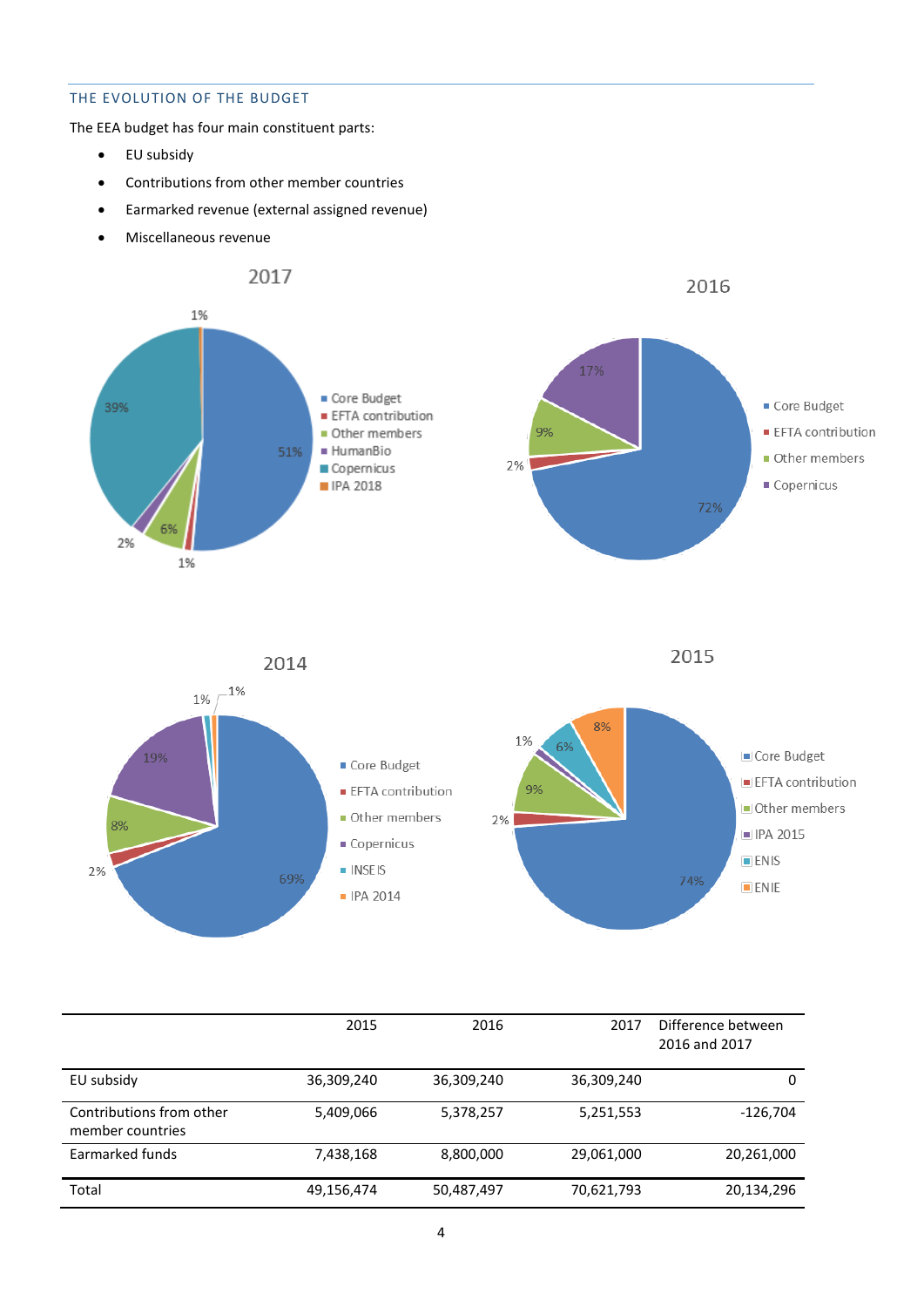## EU SUBSIDY

The EEA core budget has been stabile over the past years. External assigned revenue (non-core funding in support of Community projects) has increased in the past years and is with the current agreements in place expected to be of the order of EUR 8,000,000 – 20,000,000 in the coming years.

| <b>Revenue (EUR)</b> | Union subsidy | <b>Non-EU members</b><br>contribution | <b>Total core budget</b> | Non-core   |
|----------------------|---------------|---------------------------------------|--------------------------|------------|
| 2016                 | 36,309,240    | 5,378,257                             | 41,687,497               | 8,800,000  |
| 2017                 | 36,309,240    | 5,251,553                             | 41,560,793               | 29,061,000 |
| 2018                 | 37 724 481    | 5 3 3 8 8 4 2                         | 43 063 323               | 20 172 000 |

#### DEVELOPMENT OF CONTRIBUTIONS FROM OTHER MEMBER COUNTRIES

The EEA has 33 member countries;

- 28 European Union Member States,
- Turkey (EU candidate country)
- Iceland, Liechtenstein and Norway (European Economic Area countries)
- Switzerland

Contributions to the EEA budget from these countries are except from Turkey calculated on the basis of the EU contribution. The contribution from Turkey is established in "Agreement between the European Community and the Republic of Turkey concerning the participation of the Republic of Turkey in the European Environment Agency and the European environment information and observation network".

|                                   | 2016      | 2017      | Difference between<br>2015 and 2016 |
|-----------------------------------|-----------|-----------|-------------------------------------|
| <b>EFTA</b> contribution          | 981,369   | 868,610   | $-112,759$                          |
| New member countries contribution | 4,396,888 | 4,382,943 | $-13,945$                           |
| Total                             | 5,378,257 | 5,251,553 | -126,704                            |

#### DEVELOPMENT OF EARMARKED FUNDS

Earmarked revenue is in comparison to the other fund sources different as they are multiannual (external assigned revenue). The funds are activated in the budget following approval of the EEA Management Board and gradually executed in line with the principles laid down in the individual agreements.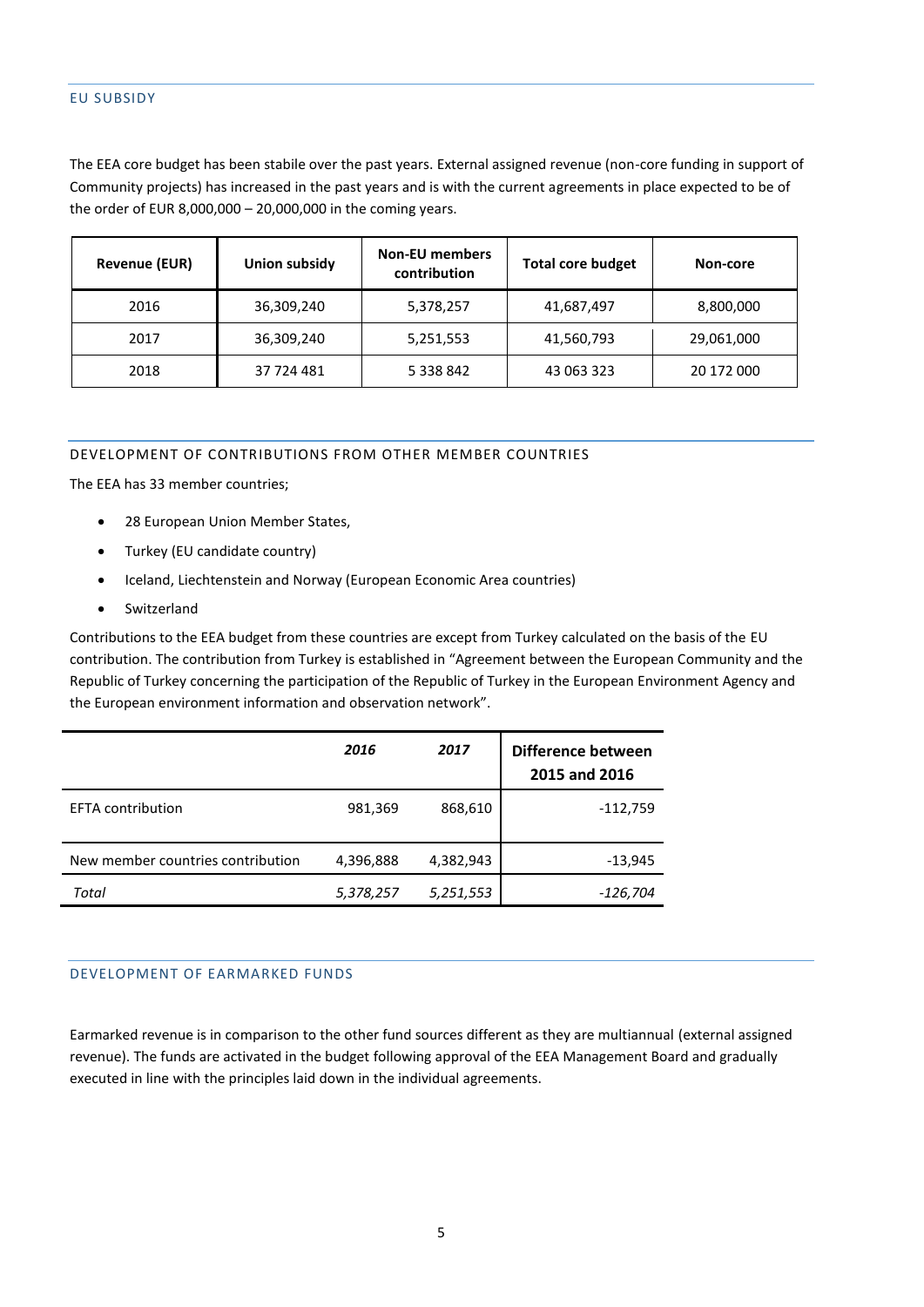| <b>External assigned revenue</b> | 2015      | 2016      | 2017       |
|----------------------------------|-----------|-----------|------------|
| <b>IPA2015</b>                   | 600,000   |           |            |
| <b>ENI South</b>                 | 2,838,168 |           |            |
| <b>ENI East</b>                  | 4,000,000 |           |            |
| HumanBio                         |           |           | 1,400,000  |
| <b>IPA2018</b>                   |           |           | 320,000*   |
| <b>IPA2018</b>                   |           |           |            |
| Copernicus                       |           | 8,800,000 | 27,341,000 |
| Total                            | 7,438,168 | 8,800,000 | 29,061,000 |

 **IPA2018 – Amendment 3 – 2017 (approved by EEA Management Board 19.12.2017). Revenue received in 2017 but appropriations only created in 2018 upon start-up of 2018**

#### **Figure 1 OVERVIEW OF EARMARKED REVENUE IN THE LAST THREE YEARS**

| Earmarked<br>revenue | 2015 | 2016 | 2017 |
|----------------------|------|------|------|
| <b>GIO</b>           |      |      |      |
| <b>IPA2014</b>       |      |      |      |
| <b>INSEIS</b>        |      |      |      |
| HumanBio             |      |      |      |
| Copernicus           |      |      |      |
| <b>ENI South</b>     |      |      |      |
|                      |      |      |      |
| <b>ENI East</b>      |      |      |      |
| <b>IPA2015</b>       |      |      |      |
| <b>IPA2018</b>       |      |      |      |

| <b>IPA2018</b>   | Specific project for the participation of West Balkan Countries in the work of the European Environment Agency 2017-<br>2018 |
|------------------|------------------------------------------------------------------------------------------------------------------------------|
| <b>GIO</b>       | GMES Land monitoring service agreement (GIO)                                                                                 |
| Human Bio        | HumanBio4EU (2017-2021)                                                                                                      |
| <b>IPA2014</b>   | Specific project for the West Balkan Countries (2014/338-534)                                                                |
| <b>INSEIS</b>    | Increased collaboration with EEA and further implementation of SEIS in interested ENP countries                              |
| Copernicus       | Copernicus Land monitoring service agreement                                                                                 |
| <b>IPA2015</b>   | Instrument for pre-Accession (West Balkan Countries) 2015-2016                                                               |
| <b>ENI South</b> | Instrument for pre-Accession (West Balkan Countries) (2014/347-199)                                                          |
| <b>ENI East</b>  | Instrument for pre-Accession (West Balkan Countries) (2014/344-044)                                                          |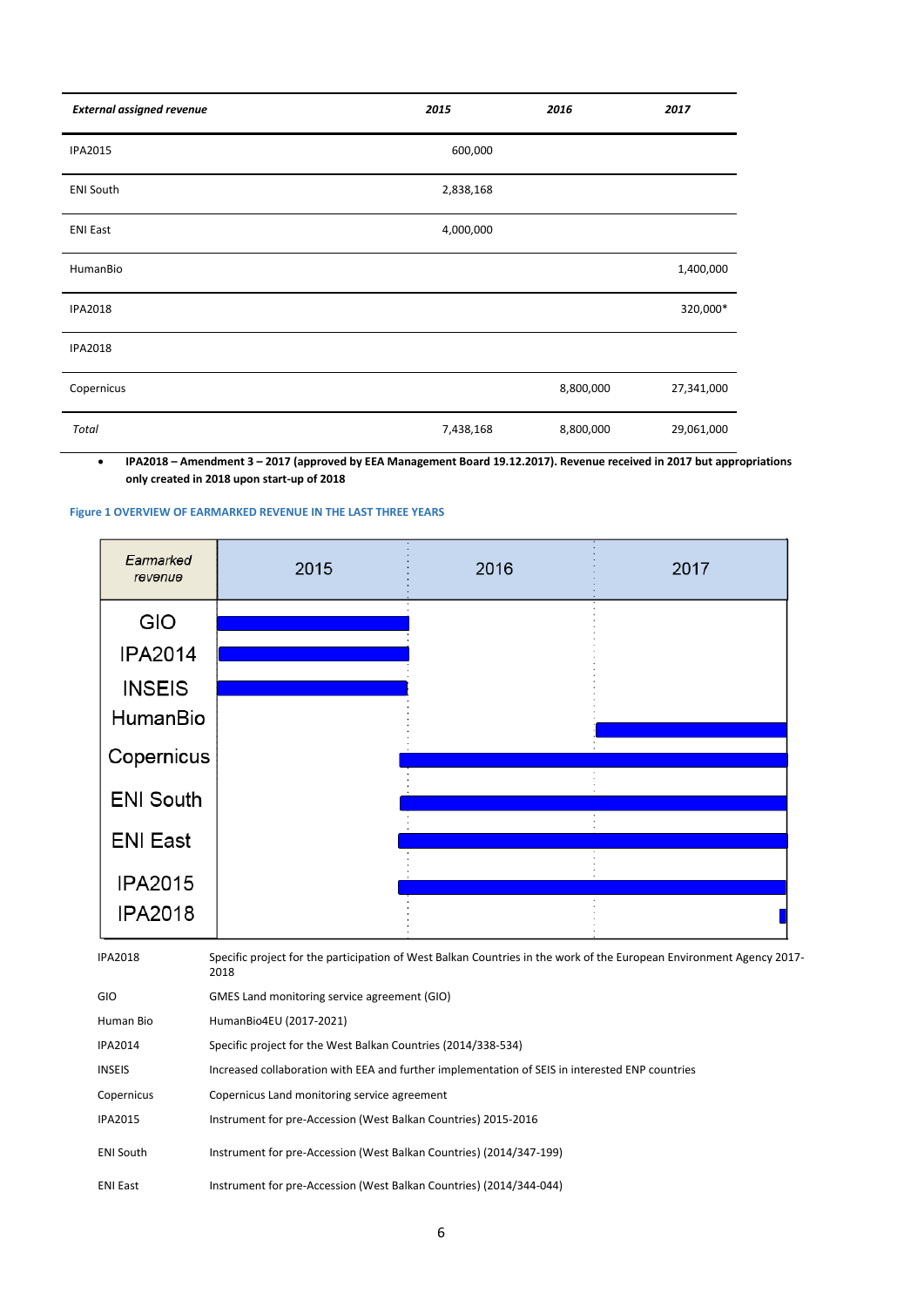# BUDGET IMPLEMENTATION AND EXECUTION PER TITLE (IN PERCENTAGE)

| 2017                                 | Final budget (core<br>funds (EUR)) | Funds committed as a<br>percentage of final budget | Funds paid as a percentage<br>of final budget (at year-end) |  |
|--------------------------------------|------------------------------------|----------------------------------------------------|-------------------------------------------------------------|--|
| Title $1 -$ Staff                    | 23,806,521.00                      | 99.9%                                              | 98.9%                                                       |  |
| Title 2 - Administrative expenditure | 4,307,363.00                       | 99.9%                                              | 90.9%                                                       |  |
| Title $3$ – Operating expenditure    | 13,446,909.00                      | 99.9%                                              | 71.0 %                                                      |  |
| <b>Total budget</b>                  | 41,560,793.00                      | 99.9%                                              | 89.1 %                                                      |  |

| 2016                                 | Final budget (core<br>funds (EUR)) | Funds committed as a<br>percentage of final budget | Funds paid as a percentage<br>of final budget (at year-end) |
|--------------------------------------|------------------------------------|----------------------------------------------------|-------------------------------------------------------------|
| Title $1 -$ Staff                    | 23 660 474.00                      | 99.9%                                              | 98.8%                                                       |
| Title 2 - Administrative expenditure | 4 158 411.00                       | 99.7 %                                             | 89.2%                                                       |
| Title $3$ $-$ Operating expenditure  | 13 868 612.00                      | 99.9%                                              | 74.7%                                                       |
| Total budget                         | 41 687 497.00                      | 99.9%                                              | 89.8%                                                       |

## TOTAL AUTOMATIC CARRYOVERS

|              |                                                                 | 2016-2017  | 2017-2018  |
|--------------|-----------------------------------------------------------------|------------|------------|
|              | Automatic carryovers                                            | 4,203,111  | 4,544,418  |
|              | Total budget                                                    | 41,687,497 | 41,560,793 |
| <b>Total</b> | Carryforward as a percentage of total budget                    | 10.1%      | 10.9%      |
|              | Cancelled carryforward                                          | 443,557    |            |
|              | Cancelled carryforward as a percentage of total<br>carryforward | 10,5%      |            |

# YEAR 2017 IN DETAILS

## CANCELLED APPROPRIATIONS

Un-committed core funds not carried forward at year end (C1 – 2017), unpaid carried forward core commitments from previous year (C8 – 2017), and lapsed earmarked revenue (project ended) constitute the cancelled appropriations in total as follows: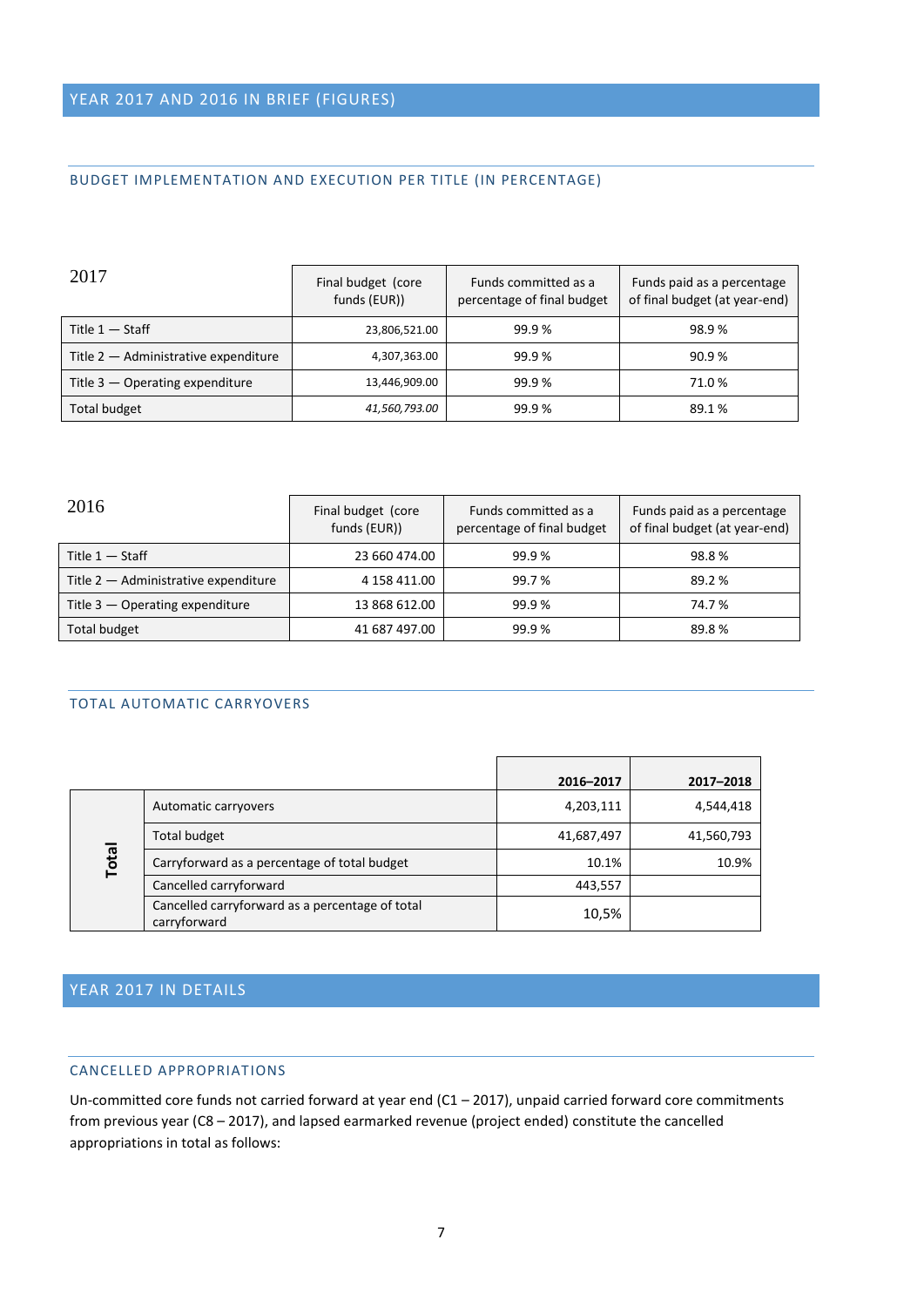# COMMITMENTS (C1-2017 – CORE ONLY)

| <b>Titles</b>                   | Appropriation<br>2017 (core funds<br>only) | Committed     | Non-committed<br>appropriations<br>cancelled | Paid          | Available for<br>carryover | Carried over | Committed<br>appropriation<br>cancelled |
|---------------------------------|--------------------------------------------|---------------|----------------------------------------------|---------------|----------------------------|--------------|-----------------------------------------|
| 1.Staff                         | 23,806,521.00                              | 23,804,038.75 | 2,482.25                                     | 23,547,530.47 | 256,508.28                 | 256,507.62   | 0.66                                    |
| 2.Administrative<br>expenditure | 4,307,363.00                               | 4,300,968.92  | 6,394.08                                     | 3,911,171.77  | 389,797.15                 | 389,797.15   | 0                                       |
| 3. Operating<br>Expenditure     | 13,446,909.00                              | 13,443,446.94 | 3,352.06                                     | 9,545,443.90  | 3,898,113.04               | 3,898,113.04 | 0                                       |
| Total                           | 41,560,793.00                              | 41,548,564.61 | 12,228.39                                    | 37,004,146.14 | 4,544,418.47               | 4,544,417.81 | 0.66                                    |

# $2017 - C8$

| <b>Titles</b>                   | Carryover from 2016 | Paid         | Committed<br>appropriation<br>cancelled |
|---------------------------------|---------------------|--------------|-----------------------------------------|
| 1.Staff                         | 263,480.07          | 209,616.06   | 53,864.01                               |
| 2.Administrative<br>expenditure | 436,255.01          | 274,055.90   | 162,199.11                              |
| 3. Operating Expenditure        | 3,503,375.96        | 3,275,872,47 | 227,503.49                              |
| Total                           | 4,203,111.04        | 3,759,544.43 | 443,566.61                              |

# COMMITMENTS (R0-2017)

| <b>Titles</b>                   | Appropriation<br>2017 | Committed     | Non-committed<br>appropriations | Paid          | Available for<br>carryover |
|---------------------------------|-----------------------|---------------|---------------------------------|---------------|----------------------------|
| 1.Staff                         | 3,748,128.16          | 3,315,033.52  | 433,094.64                      | 2,070,822.06  | 1,669,410.18               |
| 2.Administrative<br>expenditure | 234,861.26            | 51,588.00     | 183,273.26                      | 19,177.00     | 215,684.00                 |
| 3. Operating<br>Expenditure     | 42,436,355.37         | 29.503,088.45 | 12,933,266.32                   | 12,960,343.45 | 29,394,324.99              |
| Total                           | 46,419,344.79         | 33 581,885.00 | 13,549,634.48                   | 15,050,342.51 | 31,279,419.17              |

# PAYMENTS 2017

| Titles                          | Core funds (C1) | <b>ROs</b>    | Total payments |
|---------------------------------|-----------------|---------------|----------------|
| 1.Staff                         | 23,547,530.47   | 2,070,822.06  | 25,618,352.53  |
| 2.Administrative<br>expenditure | 3,911,171.77    | 19,177.00     | 3,930,348.77   |
| 3. Operating<br>Expenditure     | 9,545,443.90    | 12,960,343.45 | 22,505,787.35  |
| Total                           | 37,004,146.14   | 15,050,342.51 | 52,054,488.65  |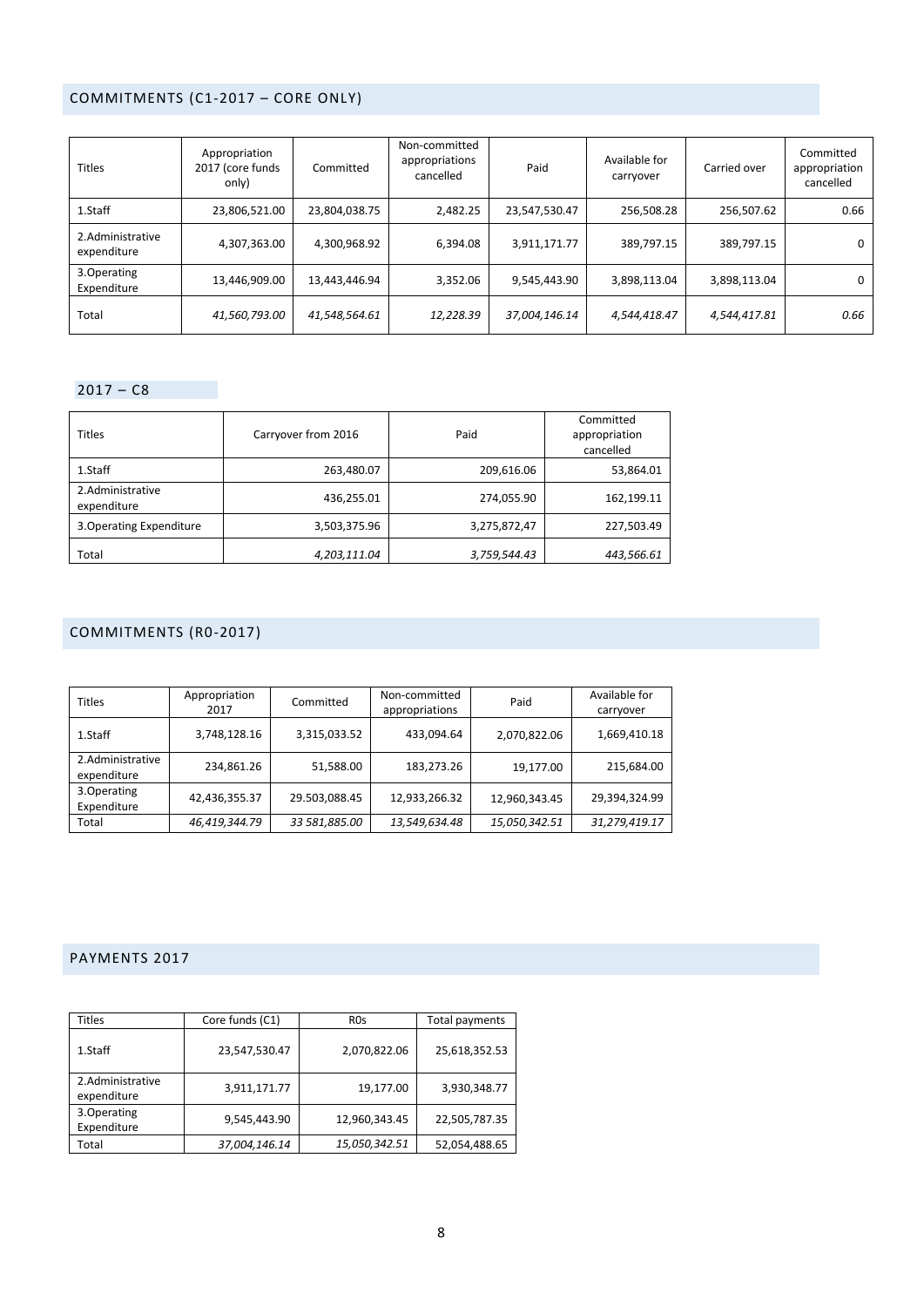# 2017 – R0 – COPERNICUS

| <b>Titles</b>                   | Appropriation<br>2017 | Committed     | Non-committed<br>appropriations | Paid          | Available for<br>carryover |               | Committed<br>appropriation<br>cancelled |
|---------------------------------|-----------------------|---------------|---------------------------------|---------------|----------------------------|---------------|-----------------------------------------|
| 1.Staff                         | 1,684,251.91          | 1,684,251.19  | 0.72                            | 1,273,530.19  | 410,721.72                 | 410,721.00    |                                         |
| 2.Administrative<br>expenditure | 49,861.00             | 23,861.00     | 26,000.00                       | 6,950.00      | 42,911.00                  | 42,911.00     | 0                                       |
| 3. Operating<br>Expenditure     | 37,246,781.54         | 25,572,837.38 | 11,673,944.16                   | 11,280,697.58 | 25,966,083.96              | 25,966,083.96 | 0                                       |
| Total                           | 38,980,894.45         | 27,280,949.57 | 11,699,944.88                   | 12,561,177.77 | 26,419,716.68              | 26,419,716.68 | 0                                       |

### 2017 – R0 – ENIE

| <b>Titles</b>                   | Appropriation<br>2017 | Committed    | Non-committed<br>appropriations<br>cancelled | Paid         | Available for<br>carryover |              | Committed<br>appropriation<br>cancelled |
|---------------------------------|-----------------------|--------------|----------------------------------------------|--------------|----------------------------|--------------|-----------------------------------------|
| 1.Staff                         | 1,134,967.44          | 1,134,769.44 | 198,00                                       | 522,948.03   | 612,019.41                 | 612,019.41   | 0                                       |
| 2.Administrative<br>expenditure | 30,000.00             | 0.00         | 30,000.00                                    | 0.00         | 30,000.00                  | 30,000.00    | 0                                       |
| 3.Operating<br>Expenditure      | 2,316,338.94          | 1,973,103.44 | 343,235.50                                   | 971,089.72   | 1,345,249.22               | 1,345,249.22 | 0                                       |
| Total                           | 3,481,306.38          | 3,107,872.88 | 373,433.50                                   | 1,494,037.75 | 1,987,268.63               | 1,987,268.63 | 0                                       |

# 2017 – R0 - ENIS

| <b>Titles</b>                   | Appropriation<br>2017 | Committed    | Non-committed<br>appropriations | Paid       | Available for<br>carryover | Carried over | Committed<br>appropriation<br>cancelled |
|---------------------------------|-----------------------|--------------|---------------------------------|------------|----------------------------|--------------|-----------------------------------------|
| 1.Staff                         | 298,452.65            | 298,452.65   | 0,00                            | 200,964.03 | 97,488.62                  | 97,488.62    |                                         |
| 2.Administrative<br>expenditure | 30,000.00             | 27,727.00    | 2,273.00                        | 12,227.00  | 17,773.00                  | 17,773.00    | 0                                       |
| 3.Operating<br>Expenditure      | 1,753,469.39          | 1,474,418.91 | 279,050.48                      | 282,225.83 | 1,471,243.56               | 1,471,243.56 | 0                                       |
| Total                           | 2,081,922.04          | 1,800,598.56 | 281,323.48                      | 495,416.86 | 1,586,505.18               | 1,586,505.18 | 0                                       |

# 2017 – R0 – IPA2015

| <b>Titles</b>                    | Appropriation<br>2017 | Committed  | Non-committed<br>appropriations | Paid       | Available for<br>carryover | Carried over | Committed<br>appropriation<br>cancelled |
|----------------------------------|-----------------------|------------|---------------------------------|------------|----------------------------|--------------|-----------------------------------------|
| 1.Staff                          | 7,560.24              | 7,560.24   | 0.00                            | 3,781.47   | 3,778.77                   | 3,778.77     | 0                                       |
| 2.Administrativ<br>e expenditure | 0.00                  | 0.00       | 0.00                            | 0.00       | 0.00                       | 0.00         | 0                                       |
| 3.Operating<br>Expenditure       | 378,078.57            | 373,593.72 | 4,484.85                        | 339,325.39 | 34,268,33                  | 34,268,33    | 0                                       |
| Total                            | 385,638.81            | 381,153.96 | 4,484.85                        | 343,106.86 | 42,531.95                  | 42,531.95    | 0                                       |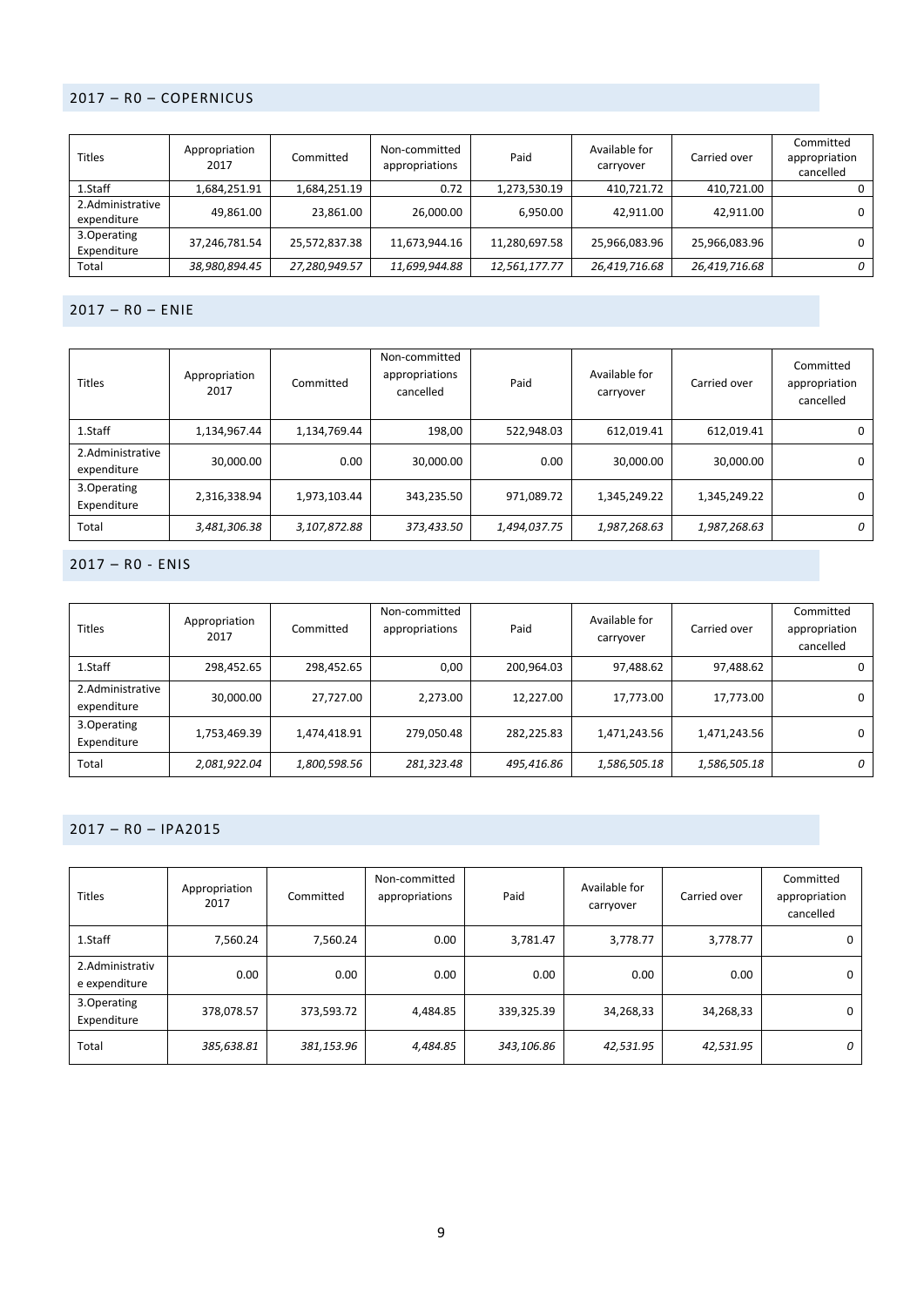## 2017 – R0 – HUMANBIO

| <b>Titles</b>                   | Appropriation<br>2017 | Committed  | Non-committed<br>appropriations | Available for<br>Paid<br>carryover |              | Carried over | Committed<br>appropriation<br>cancelled |
|---------------------------------|-----------------------|------------|---------------------------------|------------------------------------|--------------|--------------|-----------------------------------------|
| 1.Staff                         | 615,000.00            | 190,000.00 | 425.000.00                      | 69,598.34                          | 545,401.66   | 545,401.66   | 0                                       |
| 2.Administrative<br>expenditure | 125,000.00            | 0.00       | 125.000.00                      | 0.00                               | 125,000.00   | 125,000.00   | 0                                       |
| 3. Operating<br>Expenditure     | 660,000.00            | 109,135.00 | 550,865.00                      | 87,004.93                          | 572,995.07   | 572,995.07   | 0                                       |
| Total                           | <i>1,400,000.00</i>   | 299,135.00 | 1,100,865.00                    | 156,603.27                         | 1,243,396.73 | 1,243,396.73 | 0                                       |

# 2017 - R0 – INSEIS - ENDED

| <b>Titles</b>                   | Appropriation<br>2017 | Committed | Non-committed<br>appropriations | Paid | Available for<br>carryover | Carried over | Committed<br>appropriation<br>cancelled |
|---------------------------------|-----------------------|-----------|---------------------------------|------|----------------------------|--------------|-----------------------------------------|
| 1.Staff                         | 10,556.63             | 0.00      | 10,556.63                       | 0.00 | 10,556.63                  | 0.00         |                                         |
| 2.Administrative<br>expenditure | 39,740.00             | 0.00      | 39,740.00                       | 0.00 | 39,740.00                  | 0.00         | 0                                       |
| 3. Operating<br>Expenditure     | 43,458.65             | 0.00      | 43,458.65                       | 0.00 | 43,458.65                  | 0.00         | 0                                       |
| Total                           | 93,755.28             | 0.00      | 93,755.28                       | 0.00 | 93,755.28                  | 0.00         | 0                                       |

## 2017 – R0 – IPA2014 -ENDED

| <b>Titles</b>                   | Appropriation<br>2017 | Committed | Non-committed<br>appropriations<br>cancelled | Paid | Available for<br>carryover | Carried over | Committed<br>appropriation<br>cancelled |
|---------------------------------|-----------------------|-----------|----------------------------------------------|------|----------------------------|--------------|-----------------------------------------|
| 1.Staff                         | 7,895.92              | 0.00      | 7,895.92                                     | 0.00 | 7,895.92                   | 0.00         | υ                                       |
| 2.Administrative<br>expenditure | 0.00                  | 0.00      | 0.00                                         | 0.00 | 0.00                       | 0.00         | 0                                       |
| 3.Operating<br>Expenditure      | 81,686.93             | 0.00      | 81,686.93                                    | 0.00 | 81,686.93                  | 0.00         | 0                                       |
| Total                           | 89,582.85             | 0.00      | 89,582.85                                    | 0.00 | 89,582.85                  | 0.00         | 0                                       |

## 2017 – R0 – GIO - ENDED

| <b>Titles</b>                   | Appropriation<br>2017 | Committed | Non-committed<br>appropriations | Paid | Available for<br>carryover | Carried over | Committed<br>appropriation<br>cancelled |
|---------------------------------|-----------------------|-----------|---------------------------------|------|----------------------------|--------------|-----------------------------------------|
| 1.Staff                         | 135,805.72            | 0.00      | 135,805.72                      | 0.00 | 135,805.72                 | 0.00         |                                         |
| 2.Administrative<br>expenditure | 40.13                 | 0.00      | 40.13                           | 0.00 | 40.13                      | 0.00         | 0                                       |
| 3. Operating<br>Expenditure     | 2,087,878.72          | 0.00      | 2,087,878.72                    | 0.00 | 2,087,878.72               | 0.00         | 0                                       |
| Total                           | 2,223,724.57          | 0.00      | 2,223,724.57                    | 0.00 | 2,223,724.57               | 0.00         | 0                                       |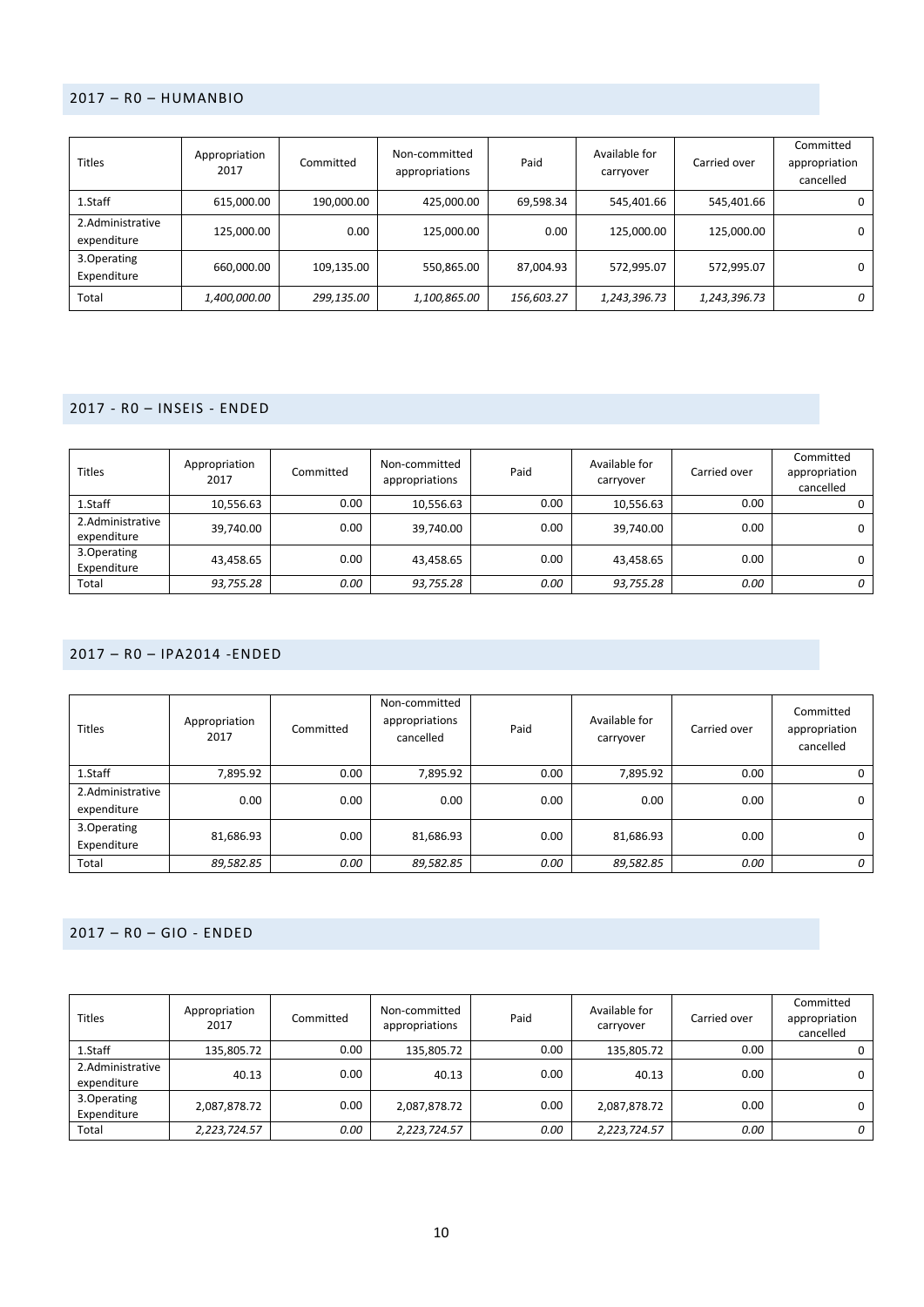# TOTAL CARRY OVER - R0 – INCL. COPERNICUS, ENIE, ENIS, HUMANBIO AND IPA 2015.

| <b>Titles</b>                   | Appropriation<br>2017 | Committed     | Non-committed<br>appropriations | Paid          | Available for<br>carryover | Carried over  |
|---------------------------------|-----------------------|---------------|---------------------------------|---------------|----------------------------|---------------|
| 1.Staff                         | 3,740,232.24          | 3,315,033.52  | 425,198.72                      | 2,070,822.06  | 1,669,410.18               | 1,669,410.18  |
| 2.Administrative<br>expenditure | 234,861.00            | 51,588.00     | 183,273.00                      | 19,177.00     | 215,684.00                 | 215,684.00    |
| 3. Operating<br>Expenditure     | 42,354,668.44         | 29.503,088.45 | 12,851,579.99                   | 12,960,343.45 | 29,394,324.99              | 29,394,324.99 |
| Total                           | 46,329,761.68         | 32,869,709.97 | 13,460,051.71                   | 15,050,342.51 | 31,279,419.17              | 31,279,419.17 |

### TOTAL CARRY-OVER

| <b>Titles</b>                   | $2017 - C1$<br>Committed<br>$(2018-C8)$ | $2017 - R0$<br>Committed and<br>uncommitted<br>appropriation | Total carry forward<br>appropriations on all<br>fund sources |
|---------------------------------|-----------------------------------------|--------------------------------------------------------------|--------------------------------------------------------------|
| 1.Staff                         | 256,507.62                              | 1,669,410.18                                                 | 1,925,918.46                                                 |
| 2.Administrative<br>expenditure | 389,797.15                              | 215,684.00                                                   | 605,481.15                                                   |
| 3. Operating Expenditure        | 3,898,113.04                            | 29,394,324.99                                                | 33,292,837.03                                                |
| Total                           | 4,544,417.81                            | 31,279,419.17                                                | 35,823,837.64                                                |

# TOTAL CANCELLED APPROPRIATION

|                                 |                                  | $2017 - C1$                                               |                                                         | $2017 - R0$                                                     | $2017 - R0$                                                      | $2017 - R0$                              |                                                                 |
|---------------------------------|----------------------------------|-----------------------------------------------------------|---------------------------------------------------------|-----------------------------------------------------------------|------------------------------------------------------------------|------------------------------------------|-----------------------------------------------------------------|
| <b>Titles</b>                   | $2017 - C1$<br>Non-<br>committed | $(2018 - C9)$<br>Committed<br>appropriatio<br>n cancelled | $2017 - C8$<br>Committed<br>appropriatio<br>n cancelled | <b>INSEIS</b><br>Un-<br>committed<br>appropriation<br>cancelled | <b>IPA2014</b><br>Un-<br>committed<br>appropriation<br>cancelled | <b>GIO</b><br>Appropriation<br>cancelled | <b>Total cancelled</b><br>appropriations<br>on all fund sources |
| 1.Staff                         | 2.482.25                         | 0.66                                                      | 53,864.01                                               | 10,556.63                                                       | 7,895.92                                                         | 135,805.72                               | 210,605.19                                                      |
| 2.Administrative<br>expenditure | 6.394.08                         | 0                                                         | 162,199.11                                              | 39,740.00                                                       | 0.00                                                             | 40.13                                    | 208.373.32                                                      |
| 3.Operating<br>Expenditure      | 3.352.06                         | 0                                                         | 227,503.49                                              | 43.458.65                                                       | 81,686.93                                                        | 2,087,878.72                             | 2,443,879.85                                                    |
| Total                           | 12,228.39                        | 0.66                                                      | 443,566.61                                              | 93,755.28                                                       | 89.582.85                                                        | 2,223,724.57                             | 2,862,859.36                                                    |

# AMENDING BUDGETS 2017

| <b>No. of Revision</b>                   | Subject                                                       | <b>Amount in EURO</b> | <b>Comments</b>        | <b>Decision</b>                                                                 |
|------------------------------------------|---------------------------------------------------------------|-----------------------|------------------------|---------------------------------------------------------------------------------|
| 1st. Amended Budget                      | Amendment to<br>Copernicus                                    | 12.941.000            | Copernicus             | Management Board written procedure<br>approval (28 <sup>th</sup> February 2017) |
| <b>Amended Budget</b><br>2 <sup>nd</sup> | Change in EFTA<br>contribution and<br>new member<br>countries | $-128513$             | Change in contribution | Management Board decision (6 <sup>th</sup> )<br>December 2017)                  |
| 3rd Amended Budget*                      | Grant contract<br>2017/391-249<br><b>IPA2018</b>              | 320 000               | New project            | Management Board written procedure<br>approval (19 <sup>th</sup> December 2017) |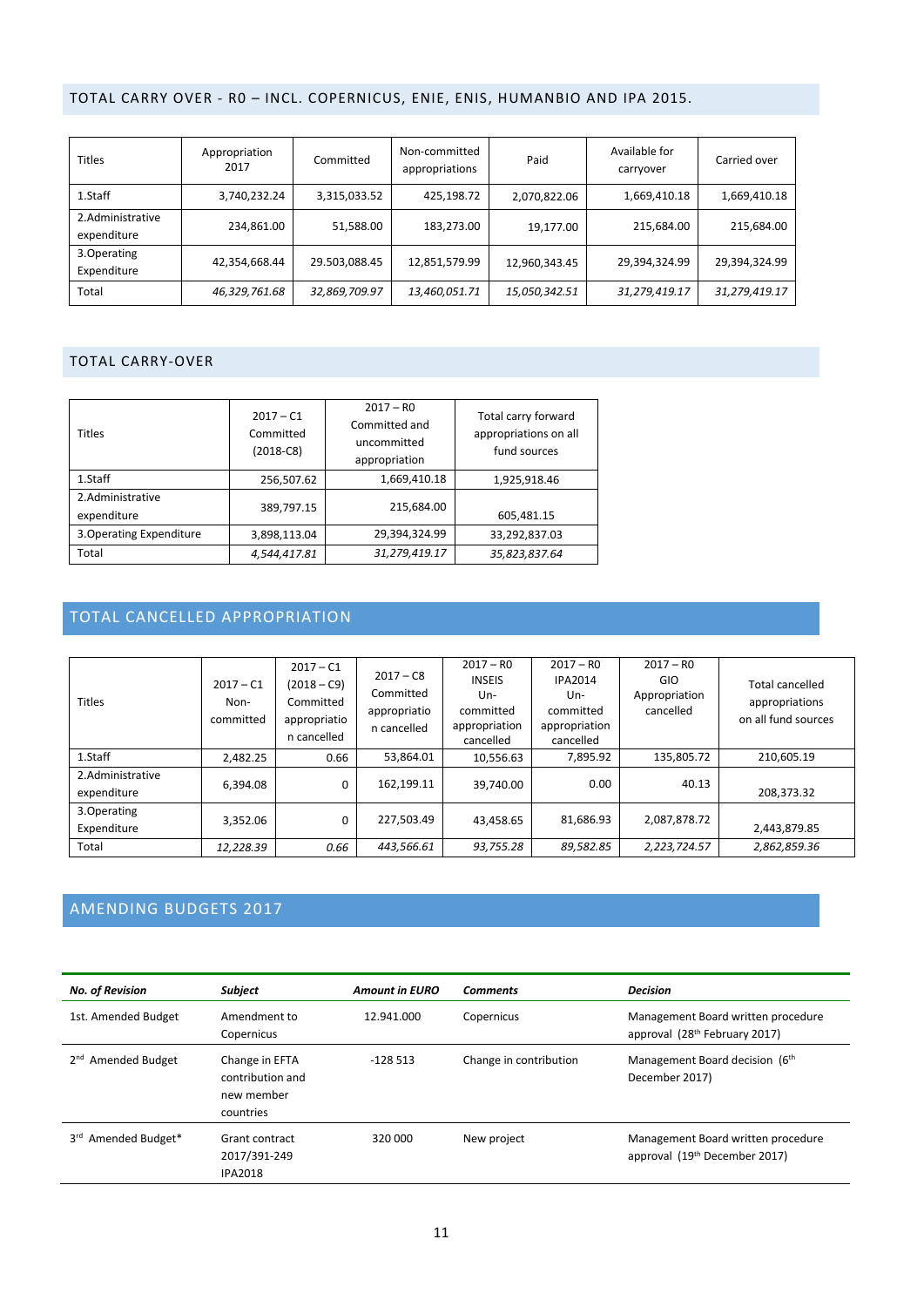# BUDGET TRANSFERS 2017

Within the scope of art. 23.2 of EEA Financial regulation budgetary transfers can be made up to 10 % of the budget without having to seek the approval of the management board. Budget transfers and internal resource hearings are used as instruments for finetuning of budget implementation.

## TOTAL AMOUNT OF TRANSFERS CARRIED OUT IN 2017 – ON CORE

| Chapters in EEA budget                    | Initial<br>Appropriations<br>2017 | Transfers<br>(incl. amendments) | <b>Final Appropriations</b> |
|-------------------------------------------|-----------------------------------|---------------------------------|-----------------------------|
| Staff in active employment                | 21,875,381                        | 349,007                         | 22,224,388                  |
| Expenditure related to recruitment        | 250,000                           | 18,341                          | 268,341                     |
| Missions and duty travel                  | 650,000                           | $-45,213$                       | 604,787                     |
| Socio medical infrastructure              | 716,000                           | $-20,995$                       | 695,005                     |
| Social services                           | 14,000                            |                                 | 14,000                      |
| <b>Staff total</b>                        | 23,505,381                        | 301,140                         | 23,806,521                  |
| Rental of buildings and associated costs  | 3,195,000                         | 12,142                          | 3,207,142                   |
| Movable property and associated costs     | 235,000                           | 116,370                         | 351,370                     |
| Current administrative expenditure        | 515,000                           | $-249$                          | 514,751                     |
| Entertainment and representation expenses | 12,000                            | $-7,000$                        | 5,000                       |
| Eea governance                            | 230,000                           | $-10,000$                       | 220,000                     |
| Environmental management of the agency    | 10,000                            | $-900$                          | 9,100                       |
| Administrative expenditure total          | 4,197,000                         | 110,363                         | 4,307,363                   |
| Resources                                 | 13,081,925                        | $-425,016$                      | 12,656,909                  |
| Strategic actions                         | 905,000                           | $-115,000$                      | 790,000                     |
| <b>Operating expenditure total</b>        | 13,986,925                        | $-540,016$                      | 13,446,909                  |
| <b>Budget total</b>                       | 41,689,306                        | $-128,513$                      | 41,560,793                  |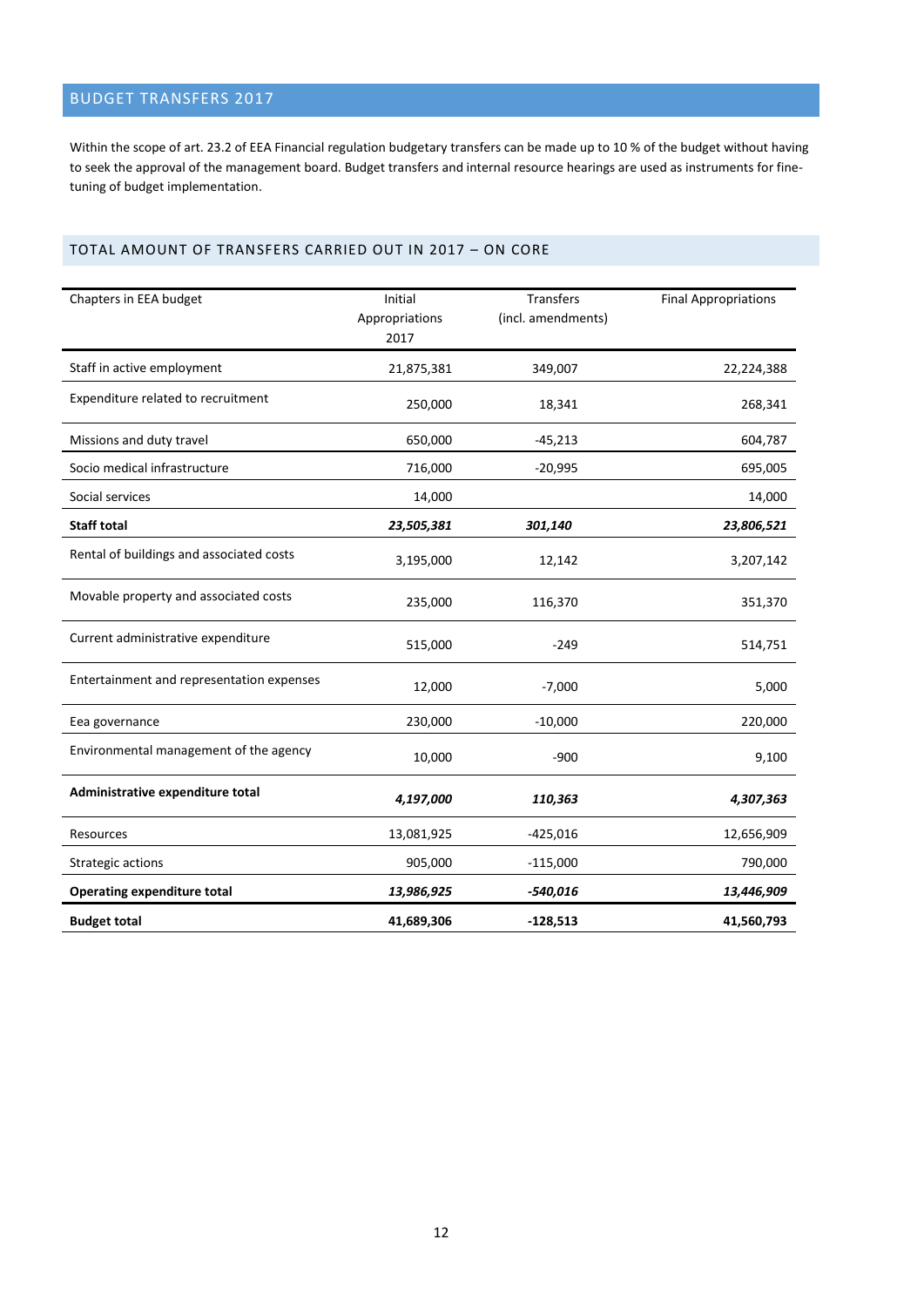# IMPLEMENTATION 2017 – CORE BUDGET

# In the following tables a detailed breakdown of the 2017 operational core budget (C1) and its' implementation, is presented.

| <b>Titles</b>                   | Appropriation<br>2017 (core funds<br>only) | Committed     | Non-committed<br>appropriations<br>cancelled | Paid          | Available for<br>carryover | Carried over |
|---------------------------------|--------------------------------------------|---------------|----------------------------------------------|---------------|----------------------------|--------------|
| 1.Staff                         | 23,806,521.00                              | 23,804,038.75 | 2,482.25                                     | 23,547,530.47 | 256,508.28                 | 256,507.62   |
| 2.Administrative<br>expenditure | 4,307,363.00                               | 4,300,968.92  | 6,394.08                                     | 3,911,171.77  | 389,797.15                 | 389,797.15   |
| 3. Operating<br>Expenditure     | 13,446,909.00                              | 13,443,446.94 | 3,352.06                                     | 9,545,443.90  | 3,898,113.04               | 3,898,113.04 |
| Total                           | 41,560,793.00                              | 41,548,564.61 | 12,228.39                                    | 37,004,146.14 | 4,544,418.47               | 4,544,417.81 |

# TITLE 3 - OPERATING EXPENDITURE IN DETAIL

| Chapter                  | Appropriation | Committed     | Paid         | Available for<br>carryover | Carried over | Cancelled |
|--------------------------|---------------|---------------|--------------|----------------------------|--------------|-----------|
| Resources                | 12,656,909.00 | 12,655,323.19 | 9,221,161.15 | 3,434,162.04               | 3,434,162.04 | 0.00      |
| <b>Strategic Actions</b> | 790,000.00    | 788,234.75    | 324,282.75   | 463,951.00                 | 463,951.00   | 0.00      |
| Total                    | 13,446,909.00 | 13,443,557.94 | 9,545,443.90 | 3,898,113.04               | 3,898,113.04 | 0.00      |

## RESOURCES IN DETAIL

| Description           | Appropriation | Committed     | Available for<br>Paid<br>carryover |              | Carried over | Cancelled |
|-----------------------|---------------|---------------|------------------------------------|--------------|--------------|-----------|
| <b>Meetings</b>       | 567,130.00    | 567,130.00    | 489,372.83                         | 77,757.17    | 77,757.17    | 0.00      |
| IT & communications   | 4,290,130.00  | 4,288,557.86  | 3,171,838.73                       | 1,116,719.13 | 1,116,719.13 | 0.00      |
| ETC's (details below) | 7,799,649.00  | 7,799,635.33  | 5,559,949.59                       | 2,239,685,74 | 2,239,685,74 | 0.00      |
| Total                 | 12,656,909.00 | 12,655,323.19 | 9,221,161.15                       | 3,434,162.04 | 3,434,162.04 | 0.00      |

# IT& COMMUNICATIONS IN DETAIL

| Description                         | Appropriation | Committed    | Paid         | Available for<br>carryover | Carried over | Cancelled |
|-------------------------------------|---------------|--------------|--------------|----------------------------|--------------|-----------|
| Publication and<br>graphic services | 387,561.00    | 386,188.50   | 287,820.96   | 98,367.54                  | 98,367.54    | 0.00      |
| IT infrastructure and<br>services   | 1,245,404.00  | 1,245,404.00 | 875,734.73   | 369,669.27                 | 369,669.27   | 0.00      |
| Technological<br>development        | 997,000.00    | 996,999.50   | 764.325.56   | 232,673.94                 | 232,673.94   | 0.00      |
| Communications                      | 465.416.00    | 465,415.69   | 332.974.53   | 132,441.16                 | 132,441.16   | 0.00      |
| Translation                         | 200,000.00    | 200,000.00   | 182.,586.25  | 17,413.75                  | 17,413.75    | 0.00      |
| Data Management                     | 994,749.00    | 994,550.17   | 728.396,70   | 266,153.47                 | 266,153.47   | 0.00      |
| <b>Total</b>                        | 4,290,130.00  | 4,288,557.86 | 3,171,838.73 | 1,116,719.13               | 1,116,719.13 | 0.00      |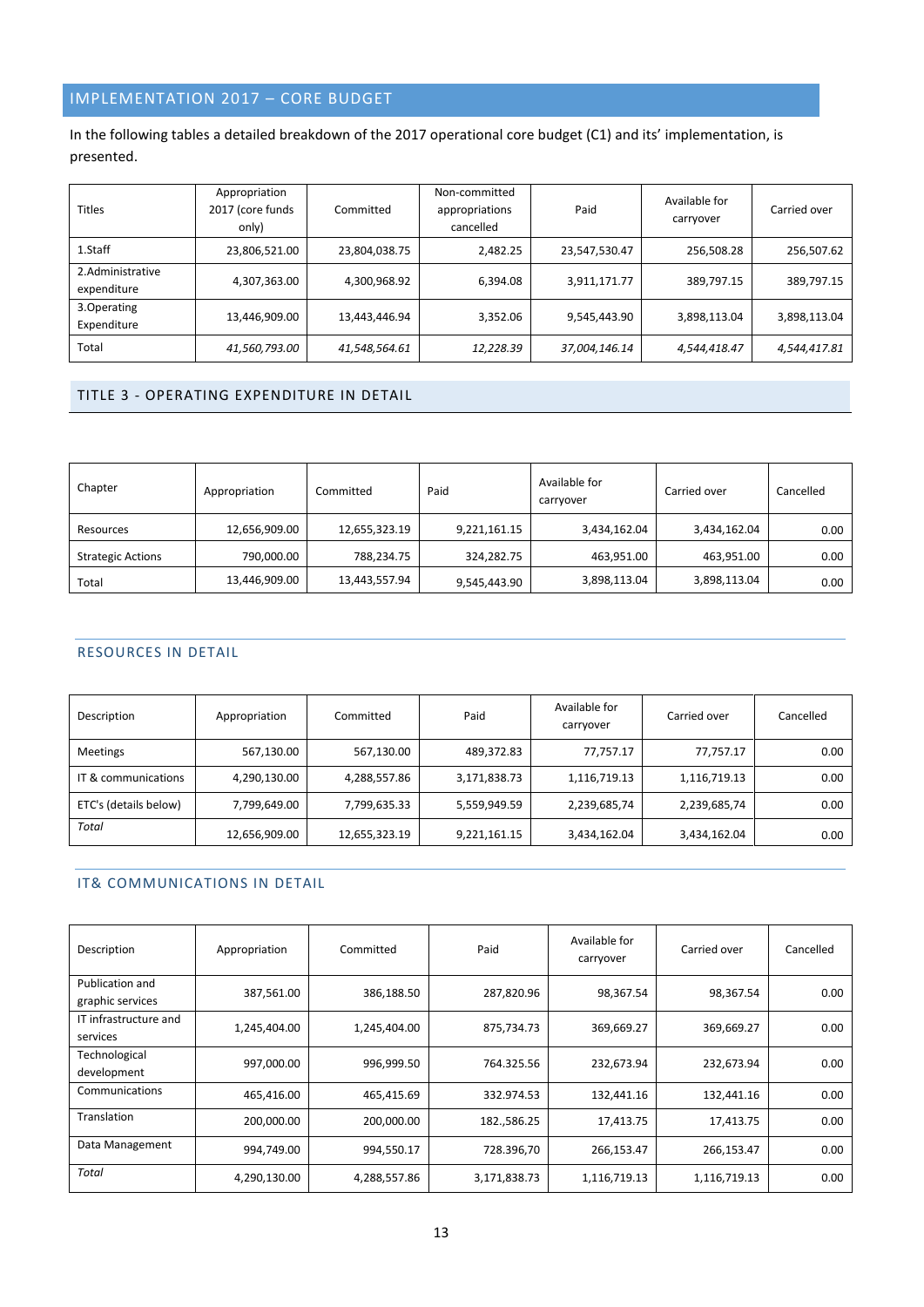#### EUROPEAN TOPIC CENTRES - ETC'S IN DETAIL

| Description  | Appropriation | Committed    | Paid         | Available for<br>carryover | Carried over | Cancelled |
|--------------|---------------|--------------|--------------|----------------------------|--------------|-----------|
| ETC - ACM    | 2,310,173.00  | 2,310,172.68 | 1,651,300.00 | 709,500.00                 | 709,500.00   | 0.00      |
| ETC - ICM    | 1,452,446.00  | 1,452,446.00 | 1,052,800.00 | 474,000.00                 | 474,000.00   | 0.00      |
| ETC - BD     | 1,491,578.00  | 1,491,577.20 | 1,050,000,00 | 399,996.01                 | 399,996.01   | 0.00      |
| ETC - ULS    | 938,557.00    | 938,557.00   | 664,997.20   | 284,924.10                 | 284,924.10   | 0.00      |
| ETC – WMGE   | 976,895.00    | 976,894.09   | 699,860.54   | 339,372.13                 | 339,372.13   | 0.00      |
| $ETC - CCA$  | 630,000.00    | 629,988.36   | 440,991.85   | 188,973.12                 | 188,973.12   | 0.00      |
| <b>Total</b> | 7,799,649.00  | 7,799,635.33 | 5,559,949.59 | 2,396,765,36               | 2,396,765,36 | 0.00      |

#### STRATEGIC ACTIONS IN DETAIL

| Description                                 | Appropriation | Committed  | Paid       | Available for<br>carryover | Carried over | Cancelled |
|---------------------------------------------|---------------|------------|------------|----------------------------|--------------|-----------|
| Air pollution, transport and<br>noise       | 85.000.00     | 85,000.00  | 19,500.00  | 65,500.00                  | 65,500.00    | 0.00      |
| Climate change mitigation and<br>energy     | 130,000.00    | 130,000.00 | 39,000.00  | 91,000.00                  | 91,000.00    | 0.00      |
| Climate change imp,<br>vulnerability etc.   | 35,000.00     | 35,000.00  | 0.00       | 35,000.00                  | 35,000.00    | 0.00      |
| <b>Biodiversity and Ecosystems</b>          | 130,000.00    | 128,549.50 | 35,000.00  | 92,614.50                  | 92,614.50    | 0.00      |
| Urban, Land Use and soil                    | 15,000.00     | 15,000.00  | 15,000.00  | 0.00                       | 0.00         | 0.00      |
| Environment, human health<br>and well-being | 50.000        | 49,925     | 37,433.75  | 12,481.25                  | 12,481.25    | 0.00      |
| Megatrends and transition                   | 165,000.00    | 164,851.00 | 46,970.45  | 117,880.60                 | 117,880.60   | 0.00      |
| Sustainability assessment                   | 180,000.00    | 179,908.25 | 130,433.60 | 49,474.65                  | 49,474.65    | 0.00      |
| Total                                       | 790,000.00    | 788,233.75 | 324,282.75 | 463,951.00                 | 463,951.00   | 0.00      |

Detailed information on the activities, outputs and results under each of these operational budget headings are presented in the Consolidated Annual Report 2017, which is available from 15 June 2018.

Detailed reports on the budget execution for all budget items are included in the annual accounts 2017 but will be included in the Report on Budgetary and Financial Management 2017 when the EEA implements the common structure of the Report on Budgetary and Financial Management as all EU bodies.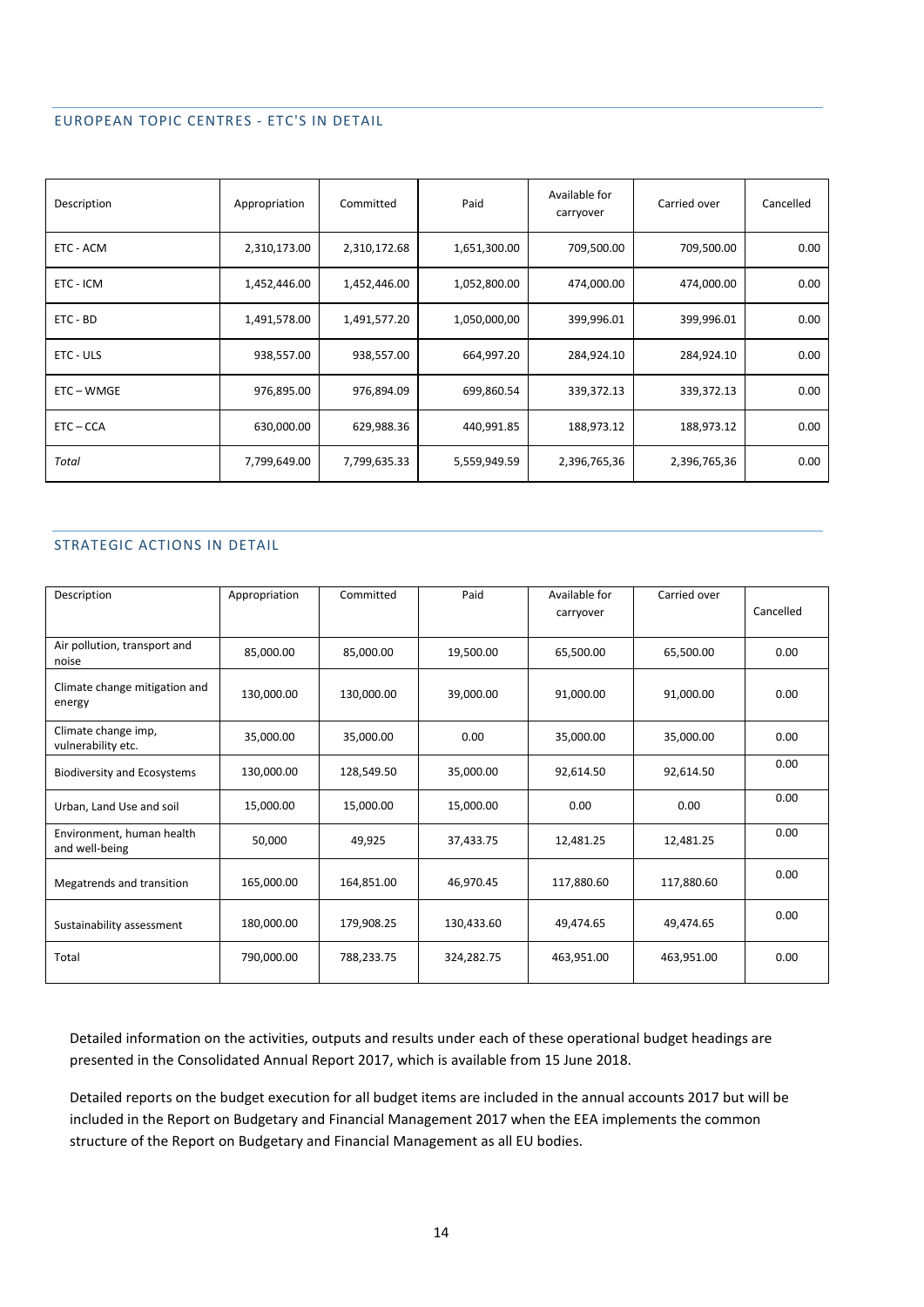# BUDGET OUTTURN AND CANCELLATION OF APPROPRIATIONS

### *Calculation of budget outturn (EUR) <sup>1</sup>*

| <b>Budget outturn</b>                                                                  | 2016        | 2017        |
|----------------------------------------------------------------------------------------|-------------|-------------|
| Reserve from the previous years' surplus $(+)$                                         |             |             |
| Revenue actually received $(+)$                                                        | 56 797 441  | 68 000 073  |
| Payments made (-)                                                                      | -45 805 099 | $-52054488$ |
| Carryover of appropriations (-)                                                        | $-23198313$ | $-35823836$ |
| Cancellation of appropriations carried over<br>$^{(+)}$                                | 344 911     | 443 566     |
| Adjustment for carryover of assigned revenue<br>appropriation from previous year $(+)$ | 12 269 056  | 19 910 772  |
| Exchange rate differences $(+/-)$                                                      | 5 2 3 6     | $-2480$     |
| <b>TOTAL</b>                                                                           | 413 232     | 473 607     |

#### *Cancellation of appropriations*

*Cancellation of commitment appropriations*

n/a

*Cancellation of payment appropriations for the year*

EUR 12,228.39 of payment appropriations 2017 were cancelled.

*Cancellation of payment appropriations carried over*

EUR 443,566.61 of payment appropriations carried over from 2016 were cancelled in 2017.

#### *Justification*

1

A positive budgetary result is to be reimbursed to the Commission. The positive result for 2017, EUR 473,607.06, is composed of the following elements:

<sup>1</sup> Amounts can be reconciled with EEA Annual Account 2017